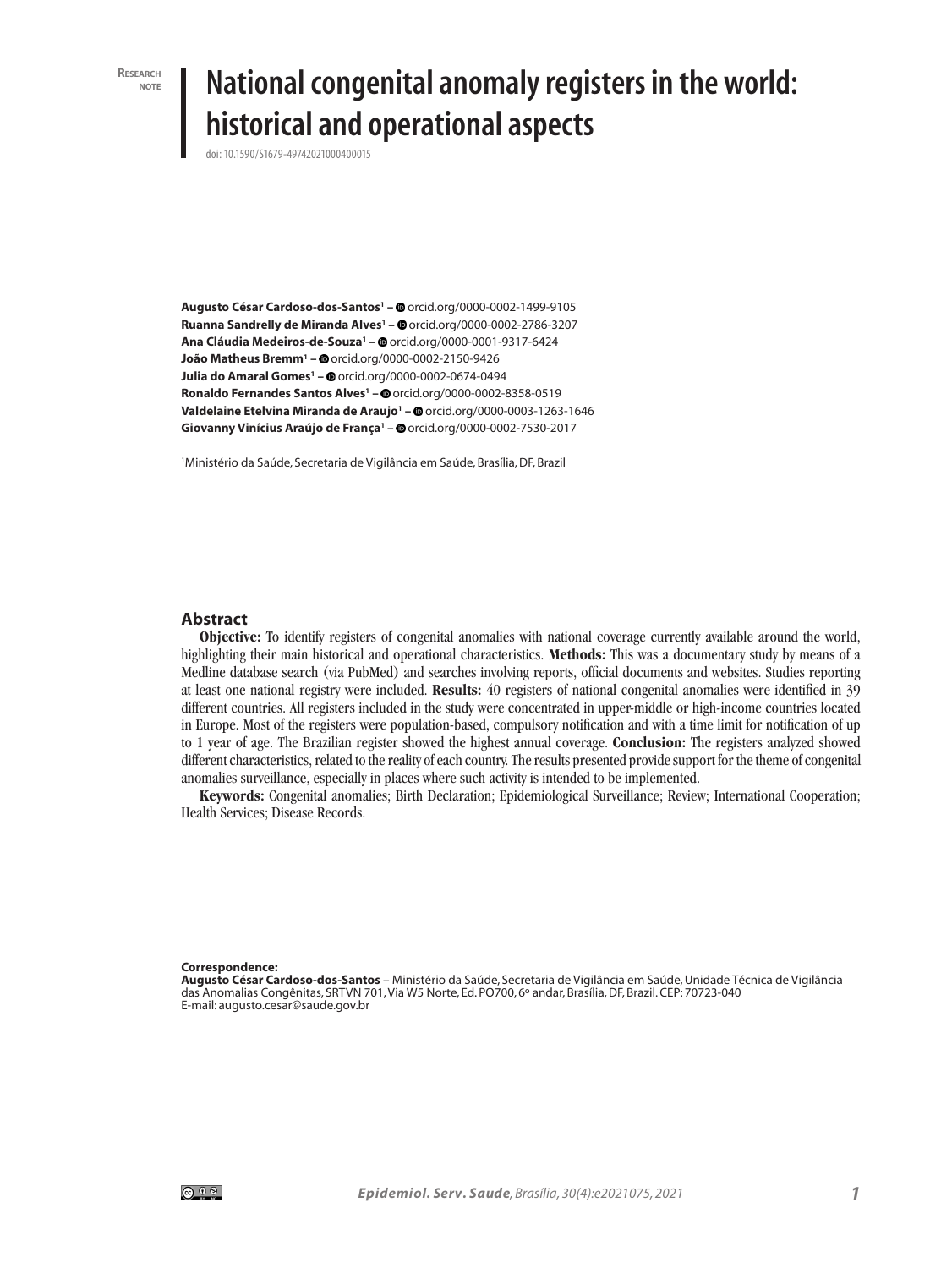# **Introduction**

Congenital anomalies are structural or functional changes that occur during intrauterine life.<sup>1</sup> In addition to being important causes of perinatal and neonatal deaths, they can contribute to long-term disability, which may have significant impacts on individuals, their families, healthcare systems, and societies. $1,2$ According to the World Health Organization, about 295,000 babies die within the first four weeks of birth due to congenital anomalies every year.<sup>1</sup>

Systematic and continuous collection of information on cases of congenital anomalies in a well-defined population characterizes a register.<sup>3</sup> In the world, different registers of congenital anomalies were developed in the second half of the twentieth century, after the episode known as "the thalidomide tragedy", when more than 10 thousand children in 46 countries were born with severe congenital anomalies due to the use of this drug during pregnancy.<sup>4</sup> Registers of congenital anomalies are useful for monitoring temporal or geographic differences in the frequencies of these disorders and assisting in the identification of risk factors. They can also contribute in delineating vulnerable populations, plan and evaluate health care offers, among others.3,5

Understanding the epidemiological profile of congenital anomalies, by means of information systems and monitoring with national coverage, provides countries with an opportunity to perceive their impact on the population and health systems. This knowledge also produces useful information that can promote prevention measures and adequate health care aimed at the specific scenario of each location.<sup>6-8</sup>

*Registers of congenital anomalies are useful for monitoring temporal or geographic differences in the frequencies of these disorders and assisting in the identification of risk factors. They can also contribute in delineating vulnerable populations, plan and evaluate health care offers, among others.*

Registers of congenital anomalies can cover entire countries or a representative sample of the national

population (national registers), or specific locations in a country (local or subnational registers). In addition, they can cover all births of a given geographical area (population-based) or cover only births in a single hospital or selected hospitals (hospital-based).<sup>9,10</sup> However, there are no data in the scientific literature on the global and updated perspective of national registers of congenital anomalies and their peculiarities.

The objective of this study was to identify registers of congenital anomalies with national coverage currently available around the world, highlighting their main historical and operational characteristics.

# **Methods**

This was a documentary study, which its methodological strategy was detailed in a narrative review on international congenital anomaly surveillance collaboration networks, previously published.<sup>6</sup> In general, to map and document the registers of congenital anomalies with national coverage currently available around the world, we searched for bibliographic references indexed in Medical Literature Analysis and Retrieval System Online (Medline)/ PubMed database (made available by the National Library of Medicine of the United States) on January 10, 2020, through the search key specified in Figure 1. In addition to this search, relevant information related to this research theme was obtained from reports, official documents and websites made available by networks, records and institutions that work with the surveillance of congenital anomalies.

The main methodological steps, as well as the information extracted from each of the studies or documents that were found, are detailed in Figure 1. The information extracted was analyzed by two reviewers (Cardoso-dos-Santos AC and Alves SRM), in an independent manner. Information on the gross national income per capita of each participating country was obtained from the World Economic Situation and Prospects report, produced by the United Nations.<sup>7</sup>

# **Results**

A total of 40 registers of congenital anomalies with national coverage were identified in 39 countries. Their main characteristics are presented in Box 1. With the exception of Africa, all continents have submitted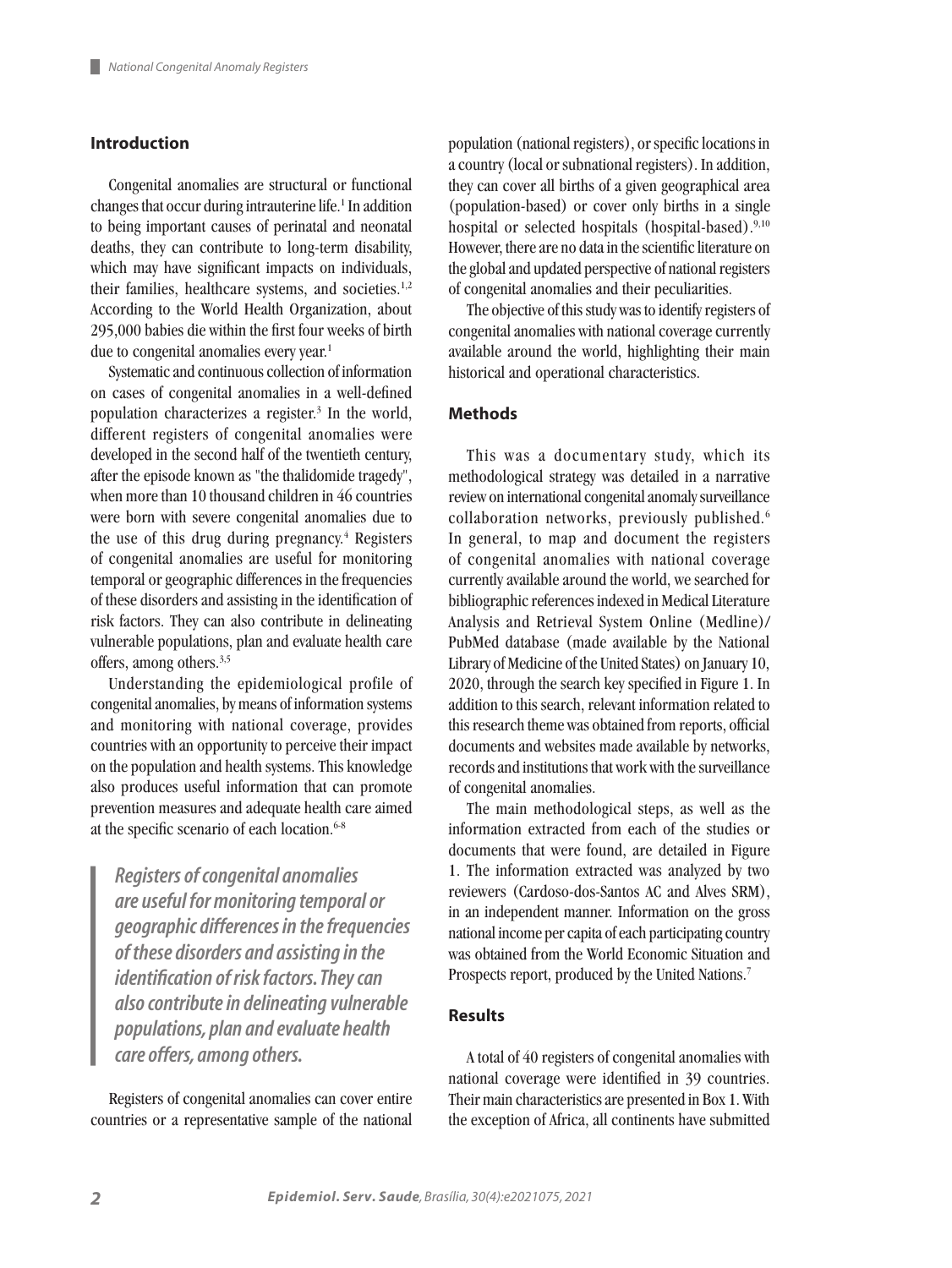at least one national register of congenital anomalies. Most of these countries were located on the European continent, all of them were in the upper-middle (12) and high income (28) categories as shown in Figure 2. There were 26 population-based and 12 hospitalbased registers; no registers were found for Chile and Panama.

The Hungarian Congenital Abnormality Registry was the oldest registry. It was established in 1962, while the most recent was the Scottish, implemented in 2018. The majority of the national registries (29/40) were included in at least one international congenital anomaly surveillance collaboration network. The Brazilian registry was the one with the highest number of births annually - around 3 million - and covered 100% of births in the country. In total, 19 registers had more than 98% coverage. Almost all of them were population-based: two of them, Cuba and

the Dominican Republic, in Central America, were hospital-based registries.

Fourteen national registers were compulsory, of these, 12 were population-based notifications; and of the 11 voluntary registers, only five were populationbased notifications. The chronological age limit to notify an individual with congenital anomaly was also very different among the registers, ranging from hospital discharge (6) to one month (5) or greater than or equal to 1 year of age  $(23)$ .

A total of 16 national registers reported only major congenital anomalies, and 14 reported major and minor congenital anomalies. The International Statistical Classification of Diseases and Related Health Problems (ICD,  $9<sup>th</sup>$  and  $10<sup>th</sup>$  revisions) was the main coding system used (32); however, ten national registers modified the ICD (especially the British Pediatric Association Classification of Diseases).



Legend: CA: congenital anomalies; ICD: International Statistical Classification of Diseases and Related Health Problems; PubMed/Medline: Medical Literature Analysis and Retrieval System Online<br>(Medline)/PubMed, is the U.S

#### **Figure 1 – Flowchart of the main methodological steps for the identification and selection of registers of congenital anomalies with national coverage currently available around the world**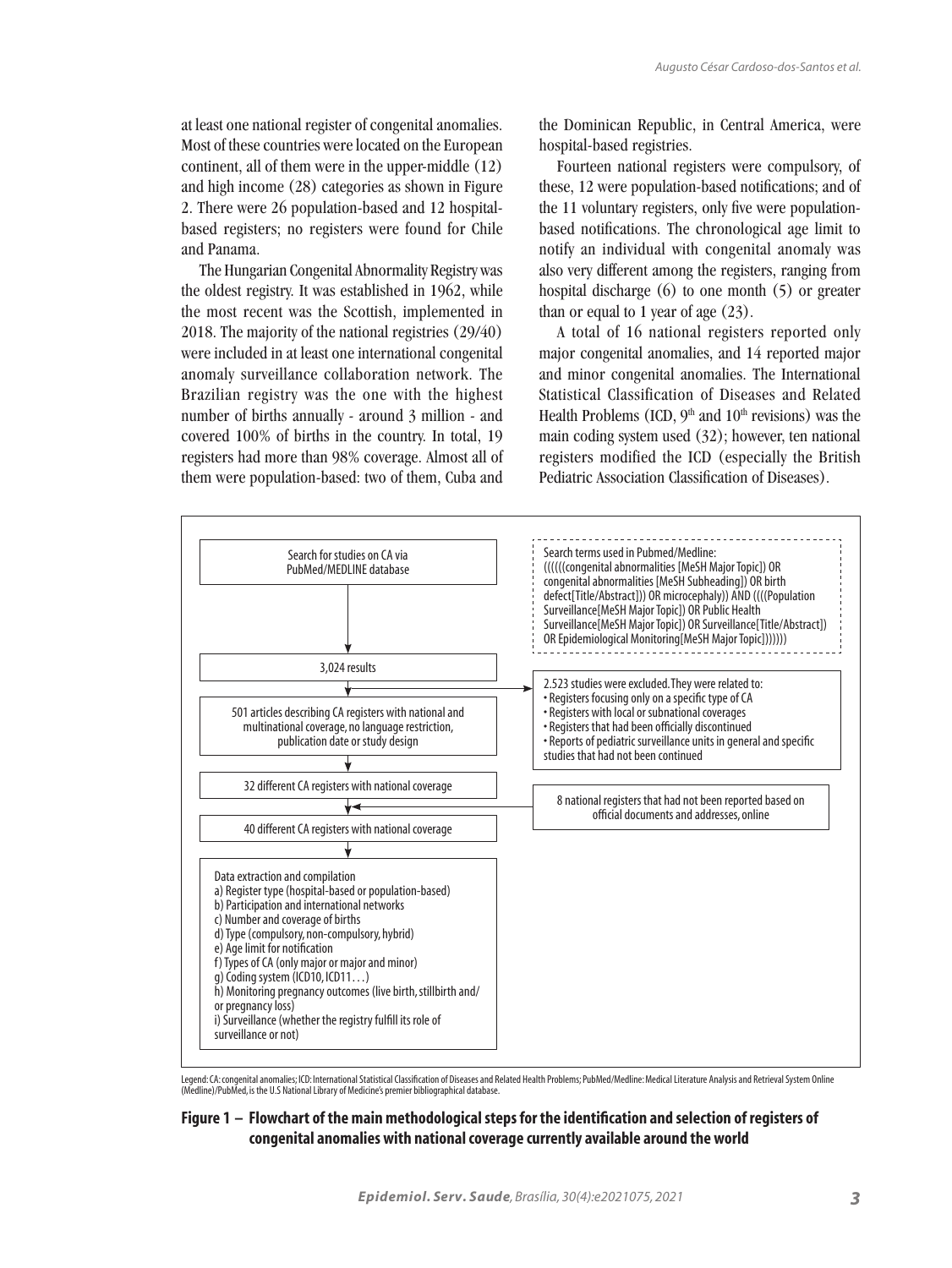| $\frac{1}{2}$ |
|---------------|
| ı             |
| ŧ             |
|               |
|               |
| ă<br>Í        |

| Information source                                             | ly/2XHWSNm<br>https://bit.                                                      | https://bit.ly/3bCBph4<br>org/10.5546/aap.2013<br>http://dx.doi.           | https://bit.ly/2Ke5JmZ<br>https://bit.ly/2LqbnTQ                      | https://bit.ly/3nld7VA                                        | https://bit.ly/3bEVm6U<br>https://bit.ly/2LMLUDV                      | https://bit.ly/38Gs1Hq<br>https://bit.ly/3qyZ7iq                     | org/10.1007/s12519-<br>ajmg.c.31690<br>org/10.1002/<br>011-0326-0<br>https://doi.<br>https://doi.        | org/10.1007/s12519-<br>org/10.1046/j.1365-<br>3016.2003.00478.x<br>011-0326-0<br>https://doi.<br>https://doi.                                                                                                                                                                                                                                                                    | org/10.26633/<br>RPSP.2019.44<br>https://doi. |                                                                                                                                                                                                                                |
|----------------------------------------------------------------|---------------------------------------------------------------------------------|----------------------------------------------------------------------------|-----------------------------------------------------------------------|---------------------------------------------------------------|-----------------------------------------------------------------------|----------------------------------------------------------------------|----------------------------------------------------------------------------------------------------------|----------------------------------------------------------------------------------------------------------------------------------------------------------------------------------------------------------------------------------------------------------------------------------------------------------------------------------------------------------------------------------|-----------------------------------------------|--------------------------------------------------------------------------------------------------------------------------------------------------------------------------------------------------------------------------------|
| Surveillance                                                   |                                                                                 | Yes                                                                        | Yes                                                                   | $\geq$                                                        | yes                                                                   |                                                                      | Yes                                                                                                      | Yes                                                                                                                                                                                                                                                                                                                                                                              | $\overline{1}$                                |                                                                                                                                                                                                                                |
| Pregnancy<br>outcomes                                          |                                                                                 | Live birth and<br>Stillborn                                                | Live birth and<br>Stillborn                                           | Live birth                                                    | Live birth and<br>Stillborn                                           |                                                                      | Live birth and<br>Stillborn                                                                              | Stillborn and<br>of pregnancy<br>Termination<br>Live birth,                                                                                                                                                                                                                                                                                                                      | $\mathbf{I}$                                  |                                                                                                                                                                                                                                |
| Coding                                                         | ICD-BPA                                                                         | ICD-BPA                                                                    | ICD-BPA and<br>ΚŇ                                                     | $\supseteq$                                                   | $ICP-CA$                                                              |                                                                      | $\subseteq$                                                                                              | $\supseteq$                                                                                                                                                                                                                                                                                                                                                                      | $\subseteq$                                   |                                                                                                                                                                                                                                |
| congenital<br>anomaly<br>Type of                               | Major                                                                           | Major                                                                      | Major                                                                 | Major                                                         | Major                                                                 | $\overline{\phantom{a}}$                                             | Major                                                                                                    | Major                                                                                                                                                                                                                                                                                                                                                                            | Major                                         |                                                                                                                                                                                                                                |
| <b>Time limit</b>                                              | 2 years                                                                         | discharge<br>Hospital                                                      | Vary among<br>different<br>collections                                | discharge<br>Hospital                                         | 1 month                                                               |                                                                      | 42 days                                                                                                  | 7 days                                                                                                                                                                                                                                                                                                                                                                           | 1 year                                        |                                                                                                                                                                                                                                |
| Compulsory                                                     | уeк                                                                             | ₹                                                                          | Hybrid                                                                | yes                                                           | J.                                                                    | I                                                                    | $\begin{array}{c} \hline \end{array}$                                                                    | ₽                                                                                                                                                                                                                                                                                                                                                                                | J.                                            |                                                                                                                                                                                                                                |
| Number of births<br>annually (% of<br>(thousands)<br>coverage) |                                                                                 | 300 (40%)                                                                  | Ť                                                                     | 3.000 (100%)                                                  | 330 (98%)                                                             | 220                                                                  | 260                                                                                                      | 1.380 (8.51%)                                                                                                                                                                                                                                                                                                                                                                    | 661 (100%)                                    | a) NBDPN is a volumeer-based organization in tell blied States; (b) the information is related Virtual Med Kingdom; (c) covers all live births delivered or reated at a public hospital in Nev Zealand; d) Down syndome, neura |
| Network                                                        | <b>ICBDSR</b>                                                                   | ICBDSR,<br>Rel.AMC                                                         |                                                                       | <b>ReLAMC</b>                                                 | <b>ICBDSR</b>                                                         | <b>ReLAMC</b>                                                        | $\overline{\phantom{a}}$                                                                                 | $\begin{array}{c} \rule{0pt}{2.5ex} \rule{0pt}{2.5ex} \rule{0pt}{2.5ex} \rule{0pt}{2.5ex} \rule{0pt}{2.5ex} \rule{0pt}{2.5ex} \rule{0pt}{2.5ex} \rule{0pt}{2.5ex} \rule{0pt}{2.5ex} \rule{0pt}{2.5ex} \rule{0pt}{2.5ex} \rule{0pt}{2.5ex} \rule{0pt}{2.5ex} \rule{0pt}{2.5ex} \rule{0pt}{2.5ex} \rule{0pt}{2.5ex} \rule{0pt}{2.5ex} \rule{0pt}{2.5ex} \rule{0pt}{2.5ex} \rule{0$ | <b>ReLAMC</b>                                 |                                                                                                                                                                                                                                |
| Type of<br>registry                                            | Hospital-<br>based                                                              | Hospital-<br>basesd                                                        | Population-<br>based                                                  | Population-<br>based                                          | Population-<br>based                                                  |                                                                      | Population-<br>based                                                                                     | Hospital-<br>based                                                                                                                                                                                                                                                                                                                                                               | Population-<br>based                          |                                                                                                                                                                                                                                |
| <b>created</b><br>Year                                         | 2010                                                                            | 2009                                                                       | 1981                                                                  | 1999                                                          | 1966                                                                  | 2016                                                                 | 1992                                                                                                     | 1988                                                                                                                                                                                                                                                                                                                                                                             | 2010                                          |                                                                                                                                                                                                                                |
| Registry                                                       | Medical Service<br>Registry (MSD-<br>Department-<br><b>Birth Defect</b><br>BDR) | National Registry<br>of Congenital<br>of Argentina<br>Anomalies<br>(RENAC) | System (ACAMS)<br>Monitoring<br>Anomalies<br>Congenital<br>Australian | Informações sobre<br>Nascidos Vivos<br>Sistema de<br>(Sinasc) | System (CCASS)<br>Surveillance<br>Anomalies<br>Congenital<br>Canadian | Registro Nacional<br>Congénitas de<br>Chile (RENACH)<br>de Anomalías | System for the<br>Collaborative<br>Project-China<br><b>Birth Defects</b><br>(BDSS-China)<br>Surveillance | Network (CBDMN)<br><b>Birth Defects</b><br>Monitoring<br>Chinese                                                                                                                                                                                                                                                                                                                 | Vigilancia de<br>los Defectos<br>Congénitos   |                                                                                                                                                                                                                                |
| <b>Income</b>                                                  | High                                                                            | middle<br>Upper-                                                           | High                                                                  | middle<br>Upper-                                              | High                                                                  | High                                                                 | Upper-<br>middle                                                                                         | middle<br>Upper-                                                                                                                                                                                                                                                                                                                                                                 | Upper-<br>middle                              |                                                                                                                                                                                                                                |
| Country                                                        | Saudi Arabia                                                                    | Argentina                                                                  | Australia                                                             | Brazil                                                        | Canada                                                                | Ë                                                                    | China                                                                                                    | China                                                                                                                                                                                                                                                                                                                                                                            | Colombia                                      |                                                                                                                                                                                                                                |

*National Congenital Anomaly Registers*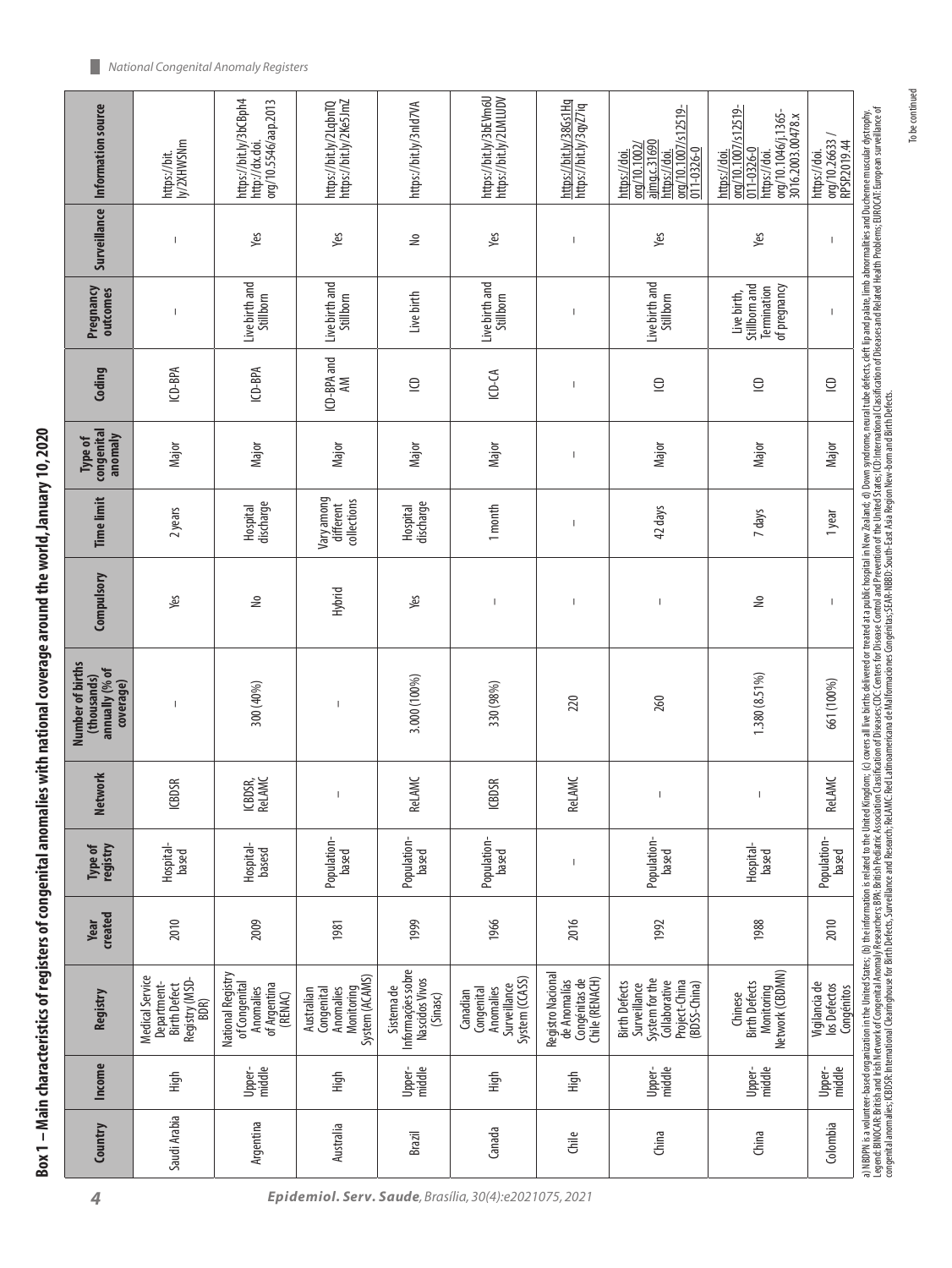Box 1 – Main characteristics of registers of congenital anomalies with national coverage around the world, January 10, 2020 **Box 1 – Main characteristics of registers of congenital anomalies with national coverage around the world, January 10, 2020** Continuation Continuation

| Information source                                             | https://bit.ly/3bPXdWL<br>org/10.1007/s10995-<br>org/10.26633<br>RPSP.2019.44<br>014-1542-8<br>https://doi.<br>https://doi | RPSP.2017.174<br>org/10.26633/<br>org/10.26633<br>RPSP.2019.44<br>https://doi<br>http://doi. | https://bit.ly/3quYJ4D<br>14034940210134194<br>ijch.v68i5.17376<br>orq/10.1080/<br>org/10.3402/<br>https://doi.<br>https://doi | https://bit.ly/39LKphk                          | https://bit.ly/3oUl0Y1<br>https://bit.ly/39FYi05                             | bmjopen-2018-028139<br>ly/2XHWSNm<br>http://dx.doi.<br>org/10.1136/<br>https://bit. | org/10.2165/00002018-<br>jpedsurg.2008.07.002<br>https://bit.ly/3imtzto,<br>200831060-00008<br>org/10.1016/j.<br>https://doi.<br>https://doi | https://bit.ly/3sxskMG<br>10.1155/2014/212874<br>https://doi.org/<br>org/10.1002/<br>https://doi.<br>bdr2.1607 |
|----------------------------------------------------------------|----------------------------------------------------------------------------------------------------------------------------|----------------------------------------------------------------------------------------------|--------------------------------------------------------------------------------------------------------------------------------|-------------------------------------------------|------------------------------------------------------------------------------|-------------------------------------------------------------------------------------|----------------------------------------------------------------------------------------------------------------------------------------------|----------------------------------------------------------------------------------------------------------------|
| Surveillance                                                   | Yes                                                                                                                        | $\begin{array}{c} \end{array}$                                                               | $\overline{\phantom{a}}$                                                                                                       | Yes                                             | T                                                                            |                                                                                     | Yes                                                                                                                                          | Yes                                                                                                            |
| Pregnancy<br>outcomes                                          | Live Birth and<br>Stillborn                                                                                                | Stillborn and<br>of pregnancy<br>Termination<br>Live birth,                                  | Stillborn and<br>of pregnancy<br>Termination<br>Live birth,                                                                    | Live Birth and<br>Stillborn                     | Stillborn and<br>of pregnancy<br>Termination<br>Live birth,                  | Stillborn and<br>of pregnancy<br>Termination<br>Live birth,                         | (Termination<br>and Stillborn<br>of pregnancy<br>Live birth<br>hospitals)<br>in some                                                         | of pregnancy<br>Stillborn and<br>Termination<br>Live birth,                                                    |
| Coding                                                         | ICD-BPA                                                                                                                    | ICD-BPA                                                                                      | $\Xi$                                                                                                                          | modification<br>ICD with                        | $\Xi$                                                                        |                                                                                     | $\supseteq$                                                                                                                                  | ICD e CDC/BPA                                                                                                  |
| congenital<br>anomaly<br>Type of                               | Major and<br>minor                                                                                                         | Major and<br>minor                                                                           |                                                                                                                                | Major                                           | Major                                                                        |                                                                                     | Major and<br>minor                                                                                                                           | Major                                                                                                          |
| <b>Time limit</b>                                              | 1 year                                                                                                                     | discharge<br>Hospital                                                                        | 1 year                                                                                                                         | 1 year                                          | 1 year                                                                       | Hospital-<br>based                                                                  | 3 days                                                                                                                                       | $\begin{array}{c} \end{array}$                                                                                 |
| Compulsory                                                     | Yes                                                                                                                        | ⋛                                                                                            |                                                                                                                                |                                                 | Hybrid                                                                       | Yes                                                                                 | ి                                                                                                                                            | ⋛                                                                                                              |
| Number of births<br>annually (% of<br>(thousands)<br>coverage) | 70 (100%)                                                                                                                  | 120 (100%)                                                                                   | $\overline{\phantom{a}}$                                                                                                       | 63 (100%)                                       | 50-55 (100%)                                                                 | 55 (100%)                                                                           | 90 (20%)                                                                                                                                     | $\overline{\phantom{a}}$                                                                                       |
| <b>Network</b>                                                 | ICBDSR,<br>Rel.AMC                                                                                                         | ICBDSR,<br>Relamc                                                                            |                                                                                                                                | $\mathbf{I}$                                    | <b>EUROCAT</b>                                                               | <b>BDSR</b><br>≚                                                                    | ICBDSR,<br>EUROCAT                                                                                                                           | $\begin{array}{c} \end{array}$                                                                                 |
| registry<br>Type of                                            | Population-<br>based                                                                                                       | Hospital-<br>based                                                                           | Population-<br>based                                                                                                           | Population-<br>based                            | Population-<br>based                                                         | Population-<br>based                                                                | Hospital-<br>based                                                                                                                           | Population-<br>based                                                                                           |
| created<br>Year                                                | 1985                                                                                                                       | 1985                                                                                         | 1973                                                                                                                           | 1999                                            | 2018                                                                         | 1964                                                                                | 1976                                                                                                                                         | 1997                                                                                                           |
| Registry                                                       | Costa Rican Birth<br>Defects Register<br>Centre (CREC)                                                                     | Cuban Register<br>Malformation<br>of Congenital<br>(RECUMAC)                                 | Danish Medical<br><b>Birth Registry</b>                                                                                        | Anomalies<br>Congenital<br>National<br>Register | Data Congenital<br>Anomaly Register<br><b>Linked Routine</b><br>The Scottish | Medical University<br>Centre, Slovak<br>Information<br>Teratologic                  | Malformations<br>Collaborative<br>Congenital<br>Study of<br>(ECEMC)<br>Spanish                                                               | Network (NBDPN)<br><b>Birth Defects</b><br>Prevention<br>National                                              |
| <b>Income</b>                                                  | Upper-<br>middle                                                                                                           | middle<br>Upper-                                                                             | High                                                                                                                           | High                                            | High <sup>b</sup>                                                            | High                                                                                | High                                                                                                                                         | High                                                                                                           |
| Country                                                        | Costa Rica                                                                                                                 | duba                                                                                         | Denmark                                                                                                                        | The United<br><b>Emirates</b><br>Arab           | Scotland                                                                     | Slovakia                                                                            | Spain                                                                                                                                        | The United<br><b>States</b>                                                                                    |

To be continued

To be continued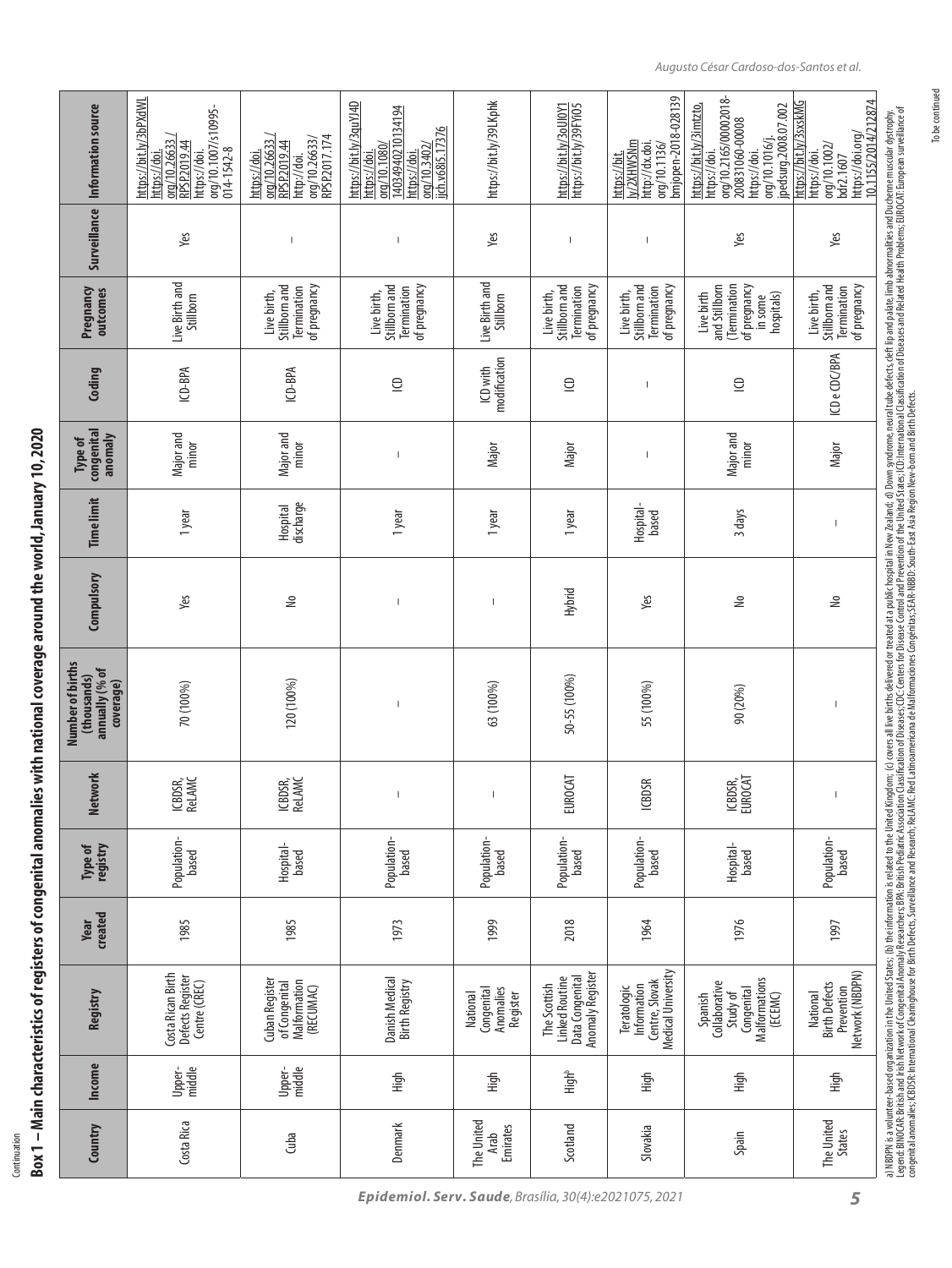Continuation

|      | I                |
|------|------------------|
|      |                  |
|      |                  |
|      |                  |
|      |                  |
|      |                  |
|      |                  |
|      |                  |
|      |                  |
|      |                  |
|      |                  |
|      |                  |
|      |                  |
|      |                  |
|      |                  |
|      |                  |
|      |                  |
|      |                  |
|      |                  |
|      |                  |
|      |                  |
|      |                  |
|      |                  |
|      |                  |
|      |                  |
|      |                  |
|      |                  |
|      |                  |
|      |                  |
|      |                  |
|      |                  |
|      |                  |
|      |                  |
|      |                  |
| ׇ֚֬֓ | Ī<br>I           |
|      | Box <sub>1</sub> |
|      |                  |

020

| Information source                                             | https://bit.ly/3nUTRUH<br>org/10.3402/ijch.<br>ly/2XHWSNm<br>org/10.1093/<br>v68i5.17376<br>je/11.3.239<br>https://doi.<br>https://doi.<br>https://bit. | org/10.26633<br>RPSP.2019.44<br>https://doi.             | org/10.1111/cga.12025<br>y/2XHWSNm<br>https://doi.<br>https://bit. | https://bit.ly/38UIJEb<br>10.1136/archdischild-<br>http://dx.doi.org/<br>2017-312833          | org/10.3402/ijch.<br>v68i5.17376<br>https://doi. | ajmg.1320460425<br>http://doi.wiley.<br>com/10.1002/<br>org/10.1007/<br>BF00162315<br>https://doi. | https://bit.ly/2XTwSyV<br>ly/2XHWSNm<br>https://bit.                     | https://bit.ly/3oUl0Y1<br>org/10.1186/s13023-<br>https://doi.<br>$014 - 0147 - z$ |
|----------------------------------------------------------------|---------------------------------------------------------------------------------------------------------------------------------------------------------|----------------------------------------------------------|--------------------------------------------------------------------|-----------------------------------------------------------------------------------------------|--------------------------------------------------|----------------------------------------------------------------------------------------------------|--------------------------------------------------------------------------|-----------------------------------------------------------------------------------|
| Surveillance                                                   | yes                                                                                                                                                     | yes                                                      | $\overline{\phantom{a}}$                                           | $\mathbf{I}$                                                                                  | $\overline{\phantom{a}}$                         | Yes                                                                                                | $\overline{\phantom{a}}$                                                 | $\mathsf{I}$                                                                      |
| Pregnancy<br>outcomes                                          | Stillborn and<br>of pregnancy<br>Termination<br>Live birth,                                                                                             | $\overline{\phantom{a}}$                                 | Stillborn and<br>of Pregnancy<br>Termination<br>Live birth,        | Stillborn and<br>Termination<br>of pregnancy<br>Live birth,                                   | Live birth and<br>Stillborn                      | Live birth and<br>Stillborn                                                                        | Live birth and<br>Stillborn                                              | Stillborn and<br>of pregnancy<br>Termination<br>Live birth,                       |
| Coding                                                         | $\supseteq$                                                                                                                                             | $\supseteq$                                              | modification<br>ICD with                                           | $\subseteq$                                                                                   | $\supseteq$                                      | $\overline{\phantom{a}}$                                                                           | $\overline{\phantom{a}}$                                                 |                                                                                   |
| congenital<br>anomaly<br>Type of                               | Major                                                                                                                                                   | Major                                                    | Major and<br>minor                                                 | Major and<br>minor                                                                            | $\overline{\phantom{a}}$                         | Major                                                                                              | $\overline{\phantom{a}}$                                                 | $\overline{\phantom{a}}$                                                          |
| <b>Time limit</b>                                              | 1 year                                                                                                                                                  | 1 month                                                  | 1 year                                                             | $\mathsf I$                                                                                   | $\overline{\phantom{a}}$                         | 5 days                                                                                             | 7 days                                                                   | 18 years                                                                          |
| Compulsory                                                     | Yes                                                                                                                                                     |                                                          | yes                                                                | ⋛                                                                                             | $\overline{\phantom{a}}$                         | ٤                                                                                                  |                                                                          | уeк                                                                               |
| Number of births<br>annually (% of<br>(thousands)<br>coverage) | 60 (100%)                                                                                                                                               | 155 (40%)                                                | 100 (100%)                                                         | 610 (100%)                                                                                    | $\overline{\phantom{a}}$                         | 116 (20%)                                                                                          | 100 (9%)                                                                 | 19.2 (100%)                                                                       |
| <b>Network</b>                                                 | ICBDSR,<br>EUROCAT                                                                                                                                      | $\overline{\phantom{a}}$                                 | ICBDSR,<br>EUROCAT                                                 | BINOCAR,<br><b>ICBDSR</b>                                                                     | $\overline{\phantom{a}}$                         | $\overline{\phantom{a}}$                                                                           | <b>ICBDSR</b>                                                            | EUROCAT                                                                           |
| Type of<br>registry                                            | Population-<br>based                                                                                                                                    | Hospital-<br>based                                       | Population-<br>based                                               | Population-<br>based                                                                          | populacional<br>Base                             | Hospital-<br>based                                                                                 | Hospital-<br>based                                                       | Population-<br>based                                                              |
| created<br>Year                                                | 1963                                                                                                                                                    | 2017                                                     | 1962                                                               | 2015                                                                                          |                                                  | 1977                                                                                               | 1972                                                                     | 1987                                                                              |
| Registry                                                       | Malformations<br>Register of<br>Conqenital                                                                                                              | Vigilancia de<br>Protocolo de<br>Congénitas<br>Anomalías | Registry (HCAR)<br>Abnormality<br>Hungarian<br>Congenital          | Anomaly and<br>Rare Disease<br>Registration<br>(NCARDRS)<br>Conqenital<br>Service<br>National | Icelandic Register<br>of Births                  | Italian Multicenter<br>Malformations<br>Register for<br>Congenital<br>(IPIMC)                      | Obstetricians and<br>Gynaecologists<br>Association of<br>Iapan<br>(1A0G) | Patients Suffering<br>from Certain<br>Register of<br><b>Diseases</b>              |
| <b>Income</b>                                                  | Alta                                                                                                                                                    | middle<br>Upper-                                         | High                                                               | High <sup>b</sup>                                                                             | High                                             | High                                                                                               | High                                                                     | High                                                                              |
| Country                                                        | Finland                                                                                                                                                 | Guatemala                                                | Hungary                                                            | England                                                                                       | Iceland                                          | Italy                                                                                              | <b>Iapan</b>                                                             | Latvia                                                                            |

*6 Epidemiol. Serv. Saude, Brasília, 30(4):e2021075, 2021*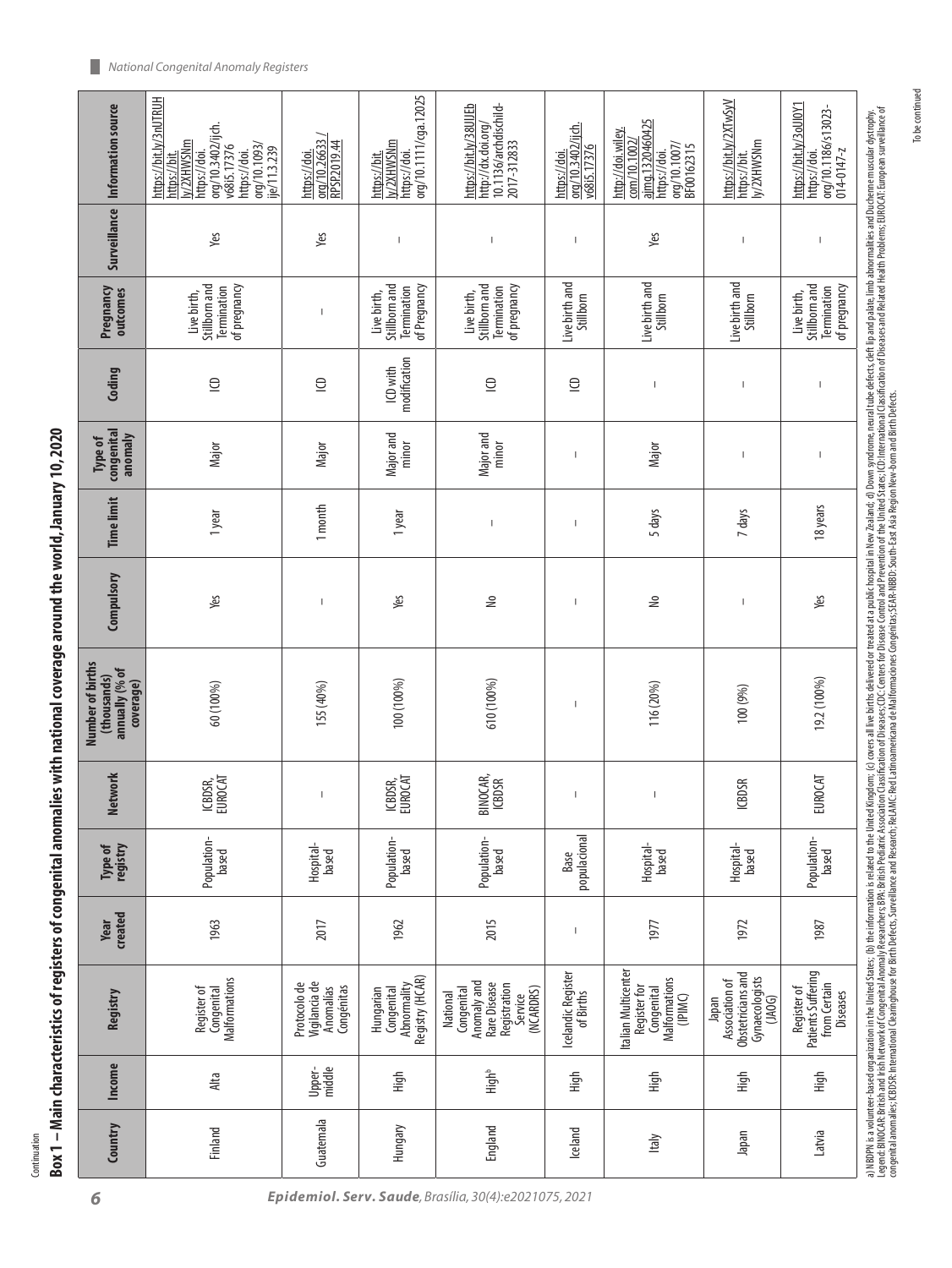Box 1 – Main characteristics of registers of congenital anomalies with national coverage around the world, January 10, 2020 **Box 1 – Main characteristics of registers of congenital anomalies with national coverage around the world, January 10, 2020** Continuation Continuation

| Information source                                             | https://bit.ly/3oUI0Y1<br>ly/2XHWSNm<br>https://bit. | https://bit.ly/3qqzz76<br>bmhimx.2017.02.003<br>org/10.26633/<br>org/10.1016/j.<br>ly/2XHWSNm<br>RPSP.2019.44<br>https://doi.<br>https://bit.<br>https://doi. | https://bit.ly/350TZyM<br>10.1034/j.1600-0412.<br>10.1111/dmcn.13552<br>http://doi.wiley.com/<br>2000.079006435.x<br>https://doi.org/ | https://bit.ly/2XRvhK4<br>https://bit.<br>ly/2XHWSNm        | https://bit.ly/3nUENXh<br>http://doi.wiley.<br>$\frac{\text{com}}{10.1002}$<br>ly/2XHWSNm<br>bdra.23336<br>https://bit. | https://bit.ly/3qyZ7iq                                                      | https://bit.ly/3qyZ7iq<br>ly/3qwW9LG<br>https://bit.                                                                             | https://bit.ly/3oVZp2G<br>https://bit.ly/3oWRSAL<br>https://bit.ly/3oUl0Y1 |
|----------------------------------------------------------------|------------------------------------------------------|---------------------------------------------------------------------------------------------------------------------------------------------------------------|---------------------------------------------------------------------------------------------------------------------------------------|-------------------------------------------------------------|-------------------------------------------------------------------------------------------------------------------------|-----------------------------------------------------------------------------|----------------------------------------------------------------------------------------------------------------------------------|----------------------------------------------------------------------------|
| <b>Surveillance</b>                                            |                                                      | Yes                                                                                                                                                           | Yes                                                                                                                                   | $\mathsf{I}$                                                | $\mathbf{I}$                                                                                                            | $\overline{\phantom{a}}$                                                    | $\overline{\phantom{a}}$                                                                                                         | Yes                                                                        |
| Pregnancy<br>outcomes                                          | Live birth and<br>Stillborn                          | Live birth and<br>Stillborn                                                                                                                                   | Stillborn and<br>Termination<br>of pregnancy<br>Live birth,                                                                           | Stillborn and<br>of pregnancy<br>Termination<br>Live birth, | Stillborn and<br>of pregnancy<br>Termination<br>Live birth,                                                             | $\overline{1}$                                                              | $\sf I$                                                                                                                          | Stillborn and<br>of pregnancy<br>Termination<br>Live birth,                |
| Coding                                                         | $\supseteq$                                          | $\mathbf{I}$                                                                                                                                                  | ICD-BPA                                                                                                                               | $\mathsf{I}$                                                | $\supseteq$                                                                                                             | $\overline{1}$                                                              | $\supseteq$                                                                                                                      | $\supseteq$                                                                |
| congenital<br>anomaly<br>Type of                               | Major and<br>minor                                   | Major and<br>minor                                                                                                                                            | I                                                                                                                                     | Major and<br>minor                                          | Major and<br>minor                                                                                                      | $\overline{\phantom{a}}$                                                    | Major and<br>minor                                                                                                               | Major and<br>minor                                                         |
| <b>Time limit</b>                                              | 1 year                                               | discharge<br>Hospital                                                                                                                                         | 1 year                                                                                                                                | No time limit                                               | 1 year                                                                                                                  | $\overline{\phantom{a}}$                                                    | 1 year                                                                                                                           | 2 years                                                                    |
| Compulsory                                                     | ş                                                    | €                                                                                                                                                             | Yes                                                                                                                                   | Yes                                                         | ২                                                                                                                       | $\overline{1}$                                                              | Yes                                                                                                                              | Yes                                                                        |
| Number of births<br>annually (% of<br>(thousands)<br>coverage) | 4 (100%)                                             | 62(3.5%)                                                                                                                                                      | 60 (100%)                                                                                                                             | 58 (100%)                                                   | 35 (100%)                                                                                                               | $\overline{\phantom{a}}$                                                    |                                                                                                                                  | 300 (85%)                                                                  |
| <b>Network</b>                                                 | ICBDSR,<br>EUROCAT                                   | <b>ICBDSR</b>                                                                                                                                                 | ICBDSR,<br>EUROCAT                                                                                                                    | <b>ICBDSR</b>                                               | BINOCAR,<br>ICBDSR,<br>EUROCAT                                                                                          | <b>ReLAMC</b>                                                               | <b>ReLAMC</b>                                                                                                                    | <b>EUROCAT</b>                                                             |
| Type of<br>registry                                            | Population-<br>based                                 | Hospital-<br>based                                                                                                                                            | Population-<br>based                                                                                                                  | Population-<br>based                                        | Population-<br>based                                                                                                    | $\overline{\phantom{a}}$                                                    | Hospital-<br>based                                                                                                               | Population-<br>based                                                       |
| created<br>Year                                                | 1985                                                 | 1978                                                                                                                                                          | 1967                                                                                                                                  | 1975                                                        | 1998                                                                                                                    | $\begin{array}{c} \end{array}$                                              | 2016                                                                                                                             | 1997                                                                       |
| Registry                                                       | Malta Congenital<br>Register (MCAR)<br>Anomalies     | Epidemiológica de<br>Malformaciones<br>Congénitas<br>(RYVEMCE)<br>Vigilancia<br>Registro y                                                                    | Norway (MBRN)<br>Medical Birth<br>Registry of                                                                                         | New Zealand Birth<br>Defects Registry<br>(NZBDR)            | Anomaly Register<br>Service for Wales<br>& Information<br>Congenital<br>(CARIS)                                         | Malformaciones<br>Panama (PNMC)<br>Congénitas de<br>Nacional de<br>Programa | Paraguay (PNPDC)<br>Salud Pública del<br>Congénitos del<br>Ministerio de<br>Nacional de<br>de Defectos<br>Prevención<br>Programa | Malformations<br>Polish Registry<br>of Congenital<br>(PRCM)                |
| <b>Income</b>                                                  | High                                                 | middle<br>Upper-                                                                                                                                              | High                                                                                                                                  | High                                                        | High <sup>b</sup>                                                                                                       | High                                                                        | Upper-<br>middle                                                                                                                 | High                                                                       |
| Country                                                        | Malta                                                | Mexico                                                                                                                                                        | Norway                                                                                                                                | New Zealand                                                 | Wales                                                                                                                   | Panama                                                                      | Paraguay                                                                                                                         | Poland                                                                     |

To be continued

To be continued

*Epidemiol. Serv. Saude, Brasília, 30(4):e2021075, 2021*

*7*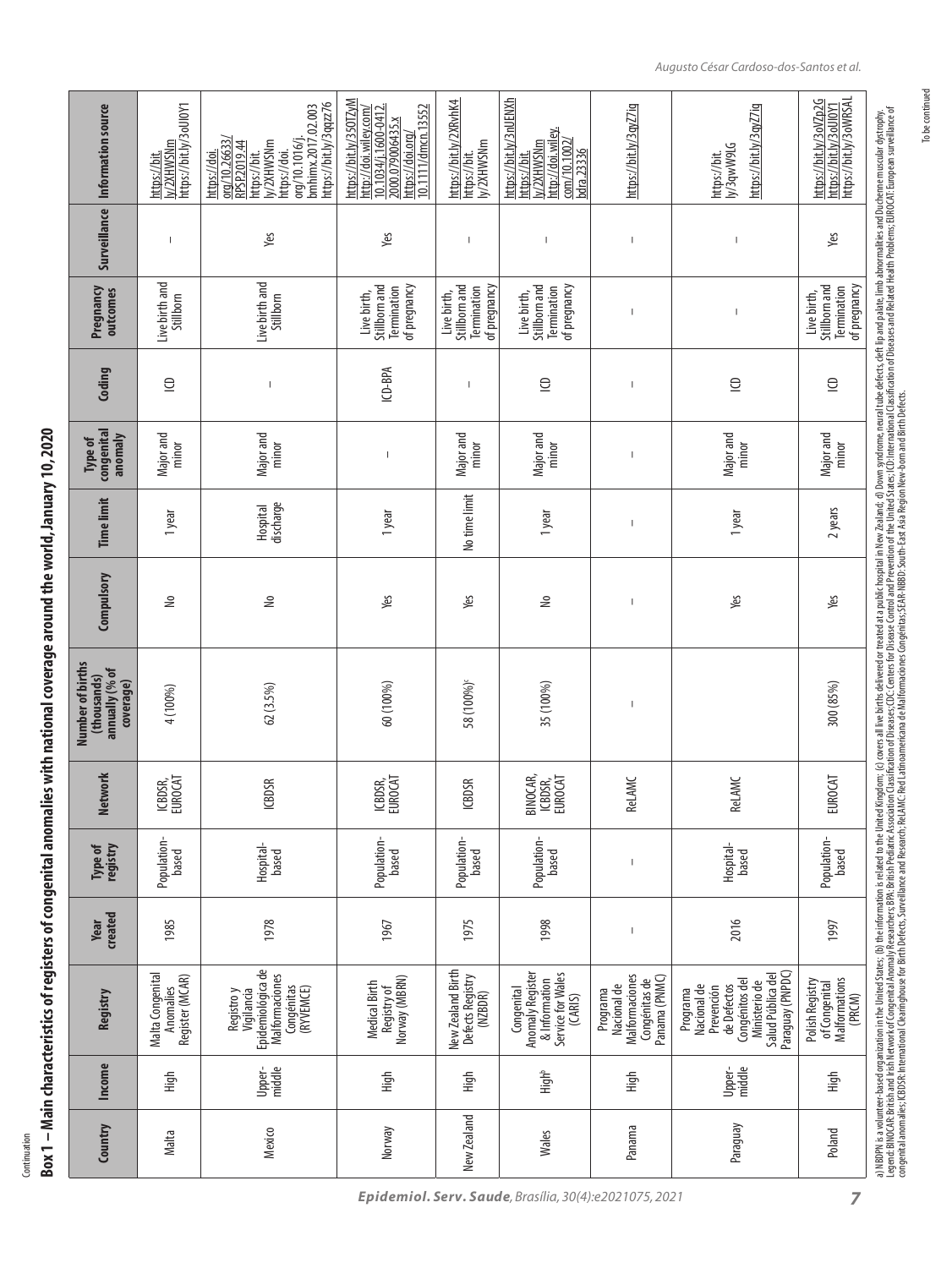| Information source                                             | https://bit.ly/2NgJ7DC<br>http://doi.wiley.<br>$\frac{\text{com}}{10.1002}$<br>bdra.23530 | https://bit.ly/35QVI6U<br>org/10.21101/cejph.<br>y/2XHWSNm<br>https://bit.<br>https://doi<br>a4201 | org/10.26633/<br>RPSP.2019.44<br>nttps://doi.       | nttps://bit.ly/38S57Nk<br>fped.2014.00060<br>org/10.3389/<br>http://doi. | 00016340902934696<br>1651-2227.1989.<br>http://doi.wiley.<br>http://doi.wiley.<br>$\frac{100}{10.1080}$<br>com/10.1111/<br>tb11122.x | https://bit.ly/2NqKfqQ<br>ajmq.c.31690<br>org/10.1002,<br>nttps://doi | https://bit.ly/3qyZ7iq<br>org/10.26633/<br>RPSP.2019.44<br>v/2KumQRM<br>nttps://doi.<br>nttps://bit. | a) NBDPN is a volumeer-based oganization in the United States; (b) the information is related Minded Kingdom; (c) covers allive birth selviced or teated are plustive at a public head and and and and and the defects, defit |
|----------------------------------------------------------------|-------------------------------------------------------------------------------------------|----------------------------------------------------------------------------------------------------|-----------------------------------------------------|--------------------------------------------------------------------------|--------------------------------------------------------------------------------------------------------------------------------------|-----------------------------------------------------------------------|------------------------------------------------------------------------------------------------------|-------------------------------------------------------------------------------------------------------------------------------------------------------------------------------------------------------------------------------|
| Surveillance                                                   | Yes                                                                                       | Yes                                                                                                | $\overline{\phantom{a}}$                            | $\overline{\phantom{a}}$                                                 | Yes                                                                                                                                  | I                                                                     | Yes                                                                                                  |                                                                                                                                                                                                                               |
| Pregnancy<br>outcomes                                          | Stillborn and<br>Termination<br>of pregnancy<br>Live birth,                               | Stillborn and<br>of pregnancy<br>Termination<br>Live birth,                                        | $\overline{\phantom{a}}$                            | Stillborn and<br>of pregnancy<br>Termination<br>Live birth,              | Stillborn and<br>Termination<br>of pregnancy<br>Live birth,                                                                          | Live birth                                                            | Stillborn and<br>of pregnancy<br>Termination<br>Live birth,                                          |                                                                                                                                                                                                                               |
| Coding                                                         | $\subseteq$                                                                               | $\supseteq$                                                                                        | $\supseteq$                                         | $\subseteq$                                                              | $\supseteq$                                                                                                                          | $\subseteq$                                                           | $\supseteq$                                                                                          |                                                                                                                                                                                                                               |
| congenital<br>anomaly<br>Type of                               | Major                                                                                     | $\overline{\phantom{a}}$                                                                           | Major and<br>minor                                  | Major and<br>minor                                                       | $\overline{\phantom{a}}$                                                                                                             | 5 priority<br>types <sup>d</sup>                                      | Major and<br>minor                                                                                   |                                                                                                                                                                                                                               |
| <b>Time limit</b>                                              | At the end of<br>the neonatal<br>period                                                   | 15 years                                                                                           | discharge<br><b>Hospital</b>                        | 18 years                                                                 | 1 year                                                                                                                               | 1 year                                                                | 6 years                                                                                              |                                                                                                                                                                                                                               |
| Compulsory                                                     | €                                                                                         | yes                                                                                                | I                                                   |                                                                          | yes                                                                                                                                  |                                                                       | yes                                                                                                  |                                                                                                                                                                                                                               |
| Number of births<br>annually (% of<br>(thousands)<br>coverage) | I                                                                                         | 110 (100%)                                                                                         | 193 (100%)                                          | J.                                                                       | 100-120 (100%)                                                                                                                       | 67(8.3%)                                                              | 28 (58%)                                                                                             |                                                                                                                                                                                                                               |
| Network                                                        | <b>EUROCAT</b>                                                                            | ICBDSR,<br>EUROCAT                                                                                 | $\overline{\phantom{a}}$                            |                                                                          | ICBDSR,<br>EUROCAT                                                                                                                   | R-NBBD<br>SEAI                                                        | <b>ReLAMC</b>                                                                                        |                                                                                                                                                                                                                               |
| Type of<br>registry                                            | Population-<br>based                                                                      | Population-<br>based                                                                               | Hospital-<br>based                                  | Population-<br>based                                                     | Population-<br>based                                                                                                                 | Hospital-<br>based                                                    | Population-<br>based                                                                                 |                                                                                                                                                                                                                               |
| <b>Created</b><br><b>Year</b>                                  | 1995                                                                                      | 1964                                                                                               | 2016                                                | 1992                                                                     | 1964                                                                                                                                 | 2014                                                                  | 2011                                                                                                 |                                                                                                                                                                                                                               |
| Registry                                                       | national registry<br>of congenital<br>Portuguese<br>anomalies<br>(RENAC)                  | Anomalies (NRCA)<br>National Registry<br>of Congenital<br>of the Czech<br>Republic                 | Sistema Nacional<br>Epidemiológica<br>de Vigilancia | Defects Registry<br>National Birth                                       | Swedish Medical<br><b>Birth Registry</b><br>(MBR)                                                                                    | Defects Registry<br><b>Thailand Birth</b>                             | Registro Nacional<br>Raras de Uruguay<br>Enfermedades<br>Congénitos y<br>de Defectos<br>(RNDCER)     |                                                                                                                                                                                                                               |
| <b>Income</b>                                                  | High                                                                                      | High                                                                                               | middle<br>Upper-                                    | High                                                                     | High                                                                                                                                 | middle<br>Upper-                                                      | High                                                                                                 |                                                                                                                                                                                                                               |
| Country                                                        | Portugal                                                                                  | Republic<br>Czech                                                                                  | Dominican<br>Republic                               | Singapore                                                                | Sweden                                                                                                                               | Thailand                                                              | <b>Uruguay</b>                                                                                       |                                                                                                                                                                                                                               |
|                                                                |                                                                                           |                                                                                                    |                                                     |                                                                          |                                                                                                                                      |                                                                       |                                                                                                      |                                                                                                                                                                                                                               |

Box 1 – Main characteristics of registers of congenital anomalies with national coverage around the world, January 10, 2020 **Box 1 – Main characteristics of registers of congenital anomalies with national coverage around the world, January 10, 2020**

Continuation Continuation

*8 Epidemiol. Serv. Saude, Brasília, 30(4):e2021075, 2021*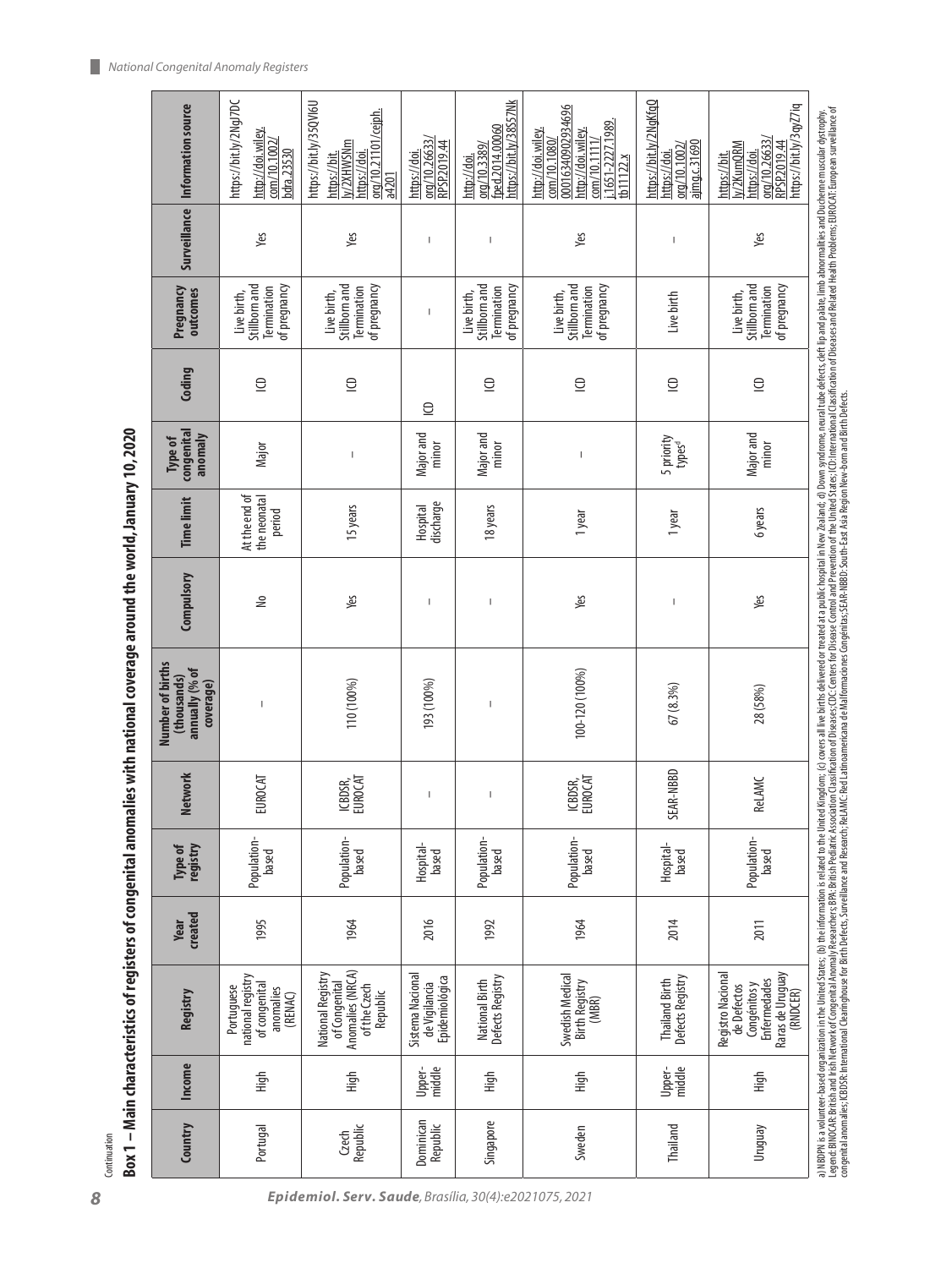

Note: England, Scotland and Wales registries were jointly represented by the United Kingdom, and the annual coverage was represented by the sum of births in the three registries of congenital<br>anomalies. Filled polygons rep

# **Figure 2 – Worldwide distribution and annual coverage of the registers included in this study (A), highlighting the European continent (B), January 10, 2020**

Regarding gestational outcomes, 33 information systems reported notifications of live births and stillbirths, and of these, 20 included termination of pregnancy in their scope. Brazilian and Thai registers were the only ones to include only live births. Among the registers searched, at least 19 also performed the surveillance of congenital anomalies in their coverage area.

# **Discussion**

Only 40 registers of congenital anomalies with national coverage were found in 39 different countries worldwide. The registers identified were concentrated exclusively in upper-middle and high-income countries, most of them located in Europe. Thus, the global estimates of congenital anomalies tend to overrepresent these places, to the detriment of others. However, the production of a series of technical and scientific papers for guidance of the different stages of surveillance of congenital anomalies is an important contribution of the registers present in these countries.

The absence of representativeness in low and lowermiddle-income countries is important because, in these contexts, the impact of anomalies on health may be greater, due to the low supply of adequate health services for the care of affected children.<sup>8</sup> In addition, in these countries, other causes of infant mortality, such as malnutrition, poor sanitation conditions and susceptibility to infections, difficulty accessing health care services, among others, are still common, which can help "mask" the real magnitude of congenital anomalies, in epidemiological aspects.<sup>8,11</sup>

Major events involving teratogenic effects, such as the thalidomide tragedy, $4,12$  the Chernobyl disaster<sup>13</sup>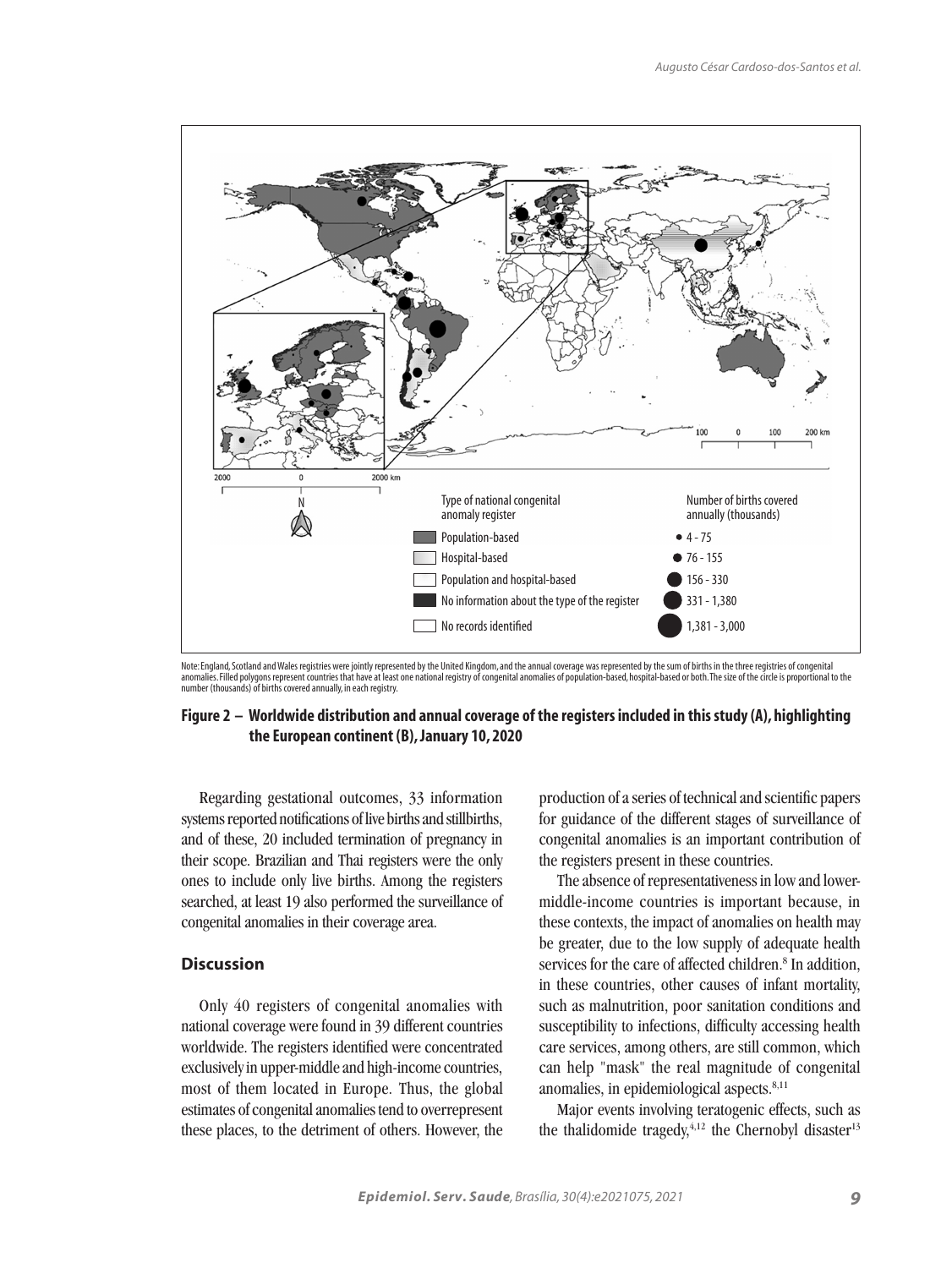and the congenital syndrome associated with Zika virus infection,14 have been mobilizing nations and their territories for the surveillance of congenital anomalies. Despite the Hungarian register being the oldest found in this study (1962), the Czech Republic National Registry began its activities in 1961 but regular monitoring started in 1964.15

The registers with national coverage presented different characteristics among themselves. Most of them were population-based, which makes the prevalence obtained from such systems less susceptible to biases, compared to those obtained from hospital records.5,16 Hospital-based programs may be an interesting choice, especially in countries with incipient records and/or limited financial resources; in addition, there is a possibility of these same programs expanding into population-based programs in the future.5,17 It is also important to mention that some registers have complemented their information through active search, such as review of hospital discharge reports (for example some States of the United States),<sup>18</sup> perinatal audit (Australia and New Zealand) $19$  and linkage between databases (Scotland).20

What, when and how to notify congenital anomalies were also revised questions. Most registers showed compulsory notifications, especially related to major anomalies according to ICD, among live births, stillbirths and children aged equal to or less than 1 year.

Although the study investigated only registers with national coverage, the proportion of births covered annually varied widely. The Brazilian register – Live Birth Information System (Sinasc) - presented the highest absolute number of births covered annually. Sinasc uses the Declaration of Live Birth, a nationally standardized document, in which data on the presence and type of congenital anomaly have been recorded since 1999.<sup>21,22</sup>

Although hospital surveillance has been carried out in a few hospitals in Brazil through the Latin American

# **References**

- 1. World Health Organization. Congenital anomalies [Internet]. Geneva: WHO; 2020 [acesso 28 maio 2020]. Disponível em: https://www.who.int/healthtopics/congenital-anomalies#tab=tab\_1
- 2. Thong M-K. Birth defects registries in the genomics era: challenges and opportunities for developing countries. Front Pediatr. 2014 Jun 16;2:60. doi: https://doi.org/10.3389/fped.2014.00060.

Collaborative Study of Congenital Malformations (ECLAMC), the surveillance of congenital anomalies has not been performed systematically yet, throughout the national territory. However, a national surveillance model has been structured within the Health Surveillance Secretariat of the Brazilian Ministry of Health, in articulation with other secretariats of the agency, members of the academic community and medical societies.<sup>23-25</sup>

This study presented some limitations, that is, some registers with national coverage may not have been retrieved through the methodological approach used, due to the lack of material published online. In addition, registers are dynamic and some characteristics, such as 'coverage' can change over time.

In conclusion, this study reviewed the main registers of congenital anomalies with national coverage around the world. A total of 40 registers were analyzed and presented different characteristics, constituting consultation material for professionals interested in the theme and, above all, providing subsidies for reflections on surveillance activities and characteristics that are desirable or possible to be implemented, taking into consideration the reality of each nation.

#### **Authors' contributions**

Cardoso-dos-Santos AC, Alves RSM, Medeiros-de-Souza AC, Bremm JM, Gomes JA, Alves RFS, Araujo VEM and França GVA collaborated with the study conception and design, drafting or critical reviewing of the manuscript intellectual content. Cardoso-dos-Santos AC, Alves RSM and França GVA collaborated with data analysis and interpretation. All authors have approved the final version of the manuscript and declared themselves to be responsible for all aspects of the work, including ensuring its accuracy and integrity.

- 3. Lechat MF, Dolk H. Registries of congenital anomalies: EUROCAT. Environ Health Perspect. 1993;101(suppl 2):153-7. doi: http://doi.org/10.1289/ ehp.93101s2153.
- 4. Moro A, Invernizzi N. A tragédia da talidomida: a luta pelos direitos das vítimas e por melhor regulação de medicamentos. Hist Cienc Saude Manguinhos. 2017;24(3):603-22. doi: http://doi.org/10.1590/ S0104-59702017000300004.